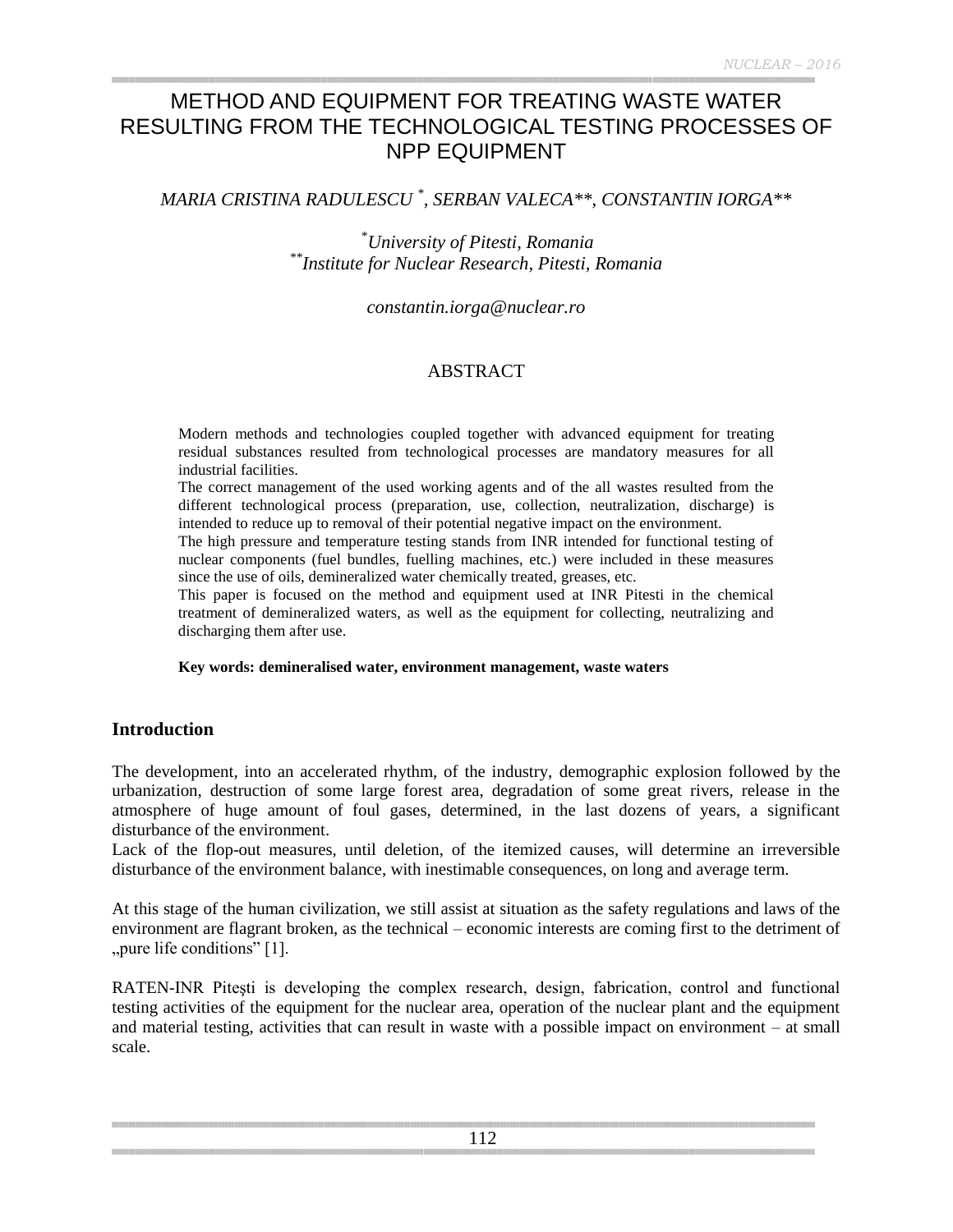The Out of Reactor Testing Department (TAR) from RATEN - Institute for Nuclear Research, has as endowment a series of installations to control and functional testing of NPP equipment for CANDU 600 type reactors.

The testing installations are operating at high pressure and temperature conditions, using as working agents: oils, demineralised chemically treated water, vaseline, etc.

Application of some modern methods and technologies, doubling by using of some efficient equipment for treating waste resulted from technological processes in installations are mandatory measures for the RATEN - INR Pitesti, also.

Because of the Environment Management is one of the major priority, and the environment performance has an increased meaning for all interested internal and external parties, the Board of Institute decided development and implementation of an Environment Management System, according to the SR EN ISO 14001/2005 requests. Complying with these requests will result in decreasing, until deletion, of the negative impact of the waste on the environment.

### **The preparation installation of water as working agent for testing rigs**

The NPP components testing rigs (nuclear fuel, Fuelling Machines, etc.), represent an installations and equipment assembly capable to provide operation parameters (pressures, temperatures, flow rates) similar to those from reactor. The testing rigs are using demineralized, outgassed and chemically treated water as working agent, and complying with the testing request with: pH of 9.5 -10.5; a maximum conductivity of 30  $\mu$ S/cm; the Oxygen remised in water = max. 200 ppb; content of un-dissolved solid slurry = max.0.2 mg/l [3].

The water preparation is carried out in the Water Preparation Station of the Out of Reactor Department (Fig 1).

To obtain the physical-chemical parameters of water (pH, Oxygen concentration, particulates, etc.) the substances used are:

- Lithium hydroxide;
- Hydrazine.



*Fig. 1 The outgassed and chemically treated demineralised System*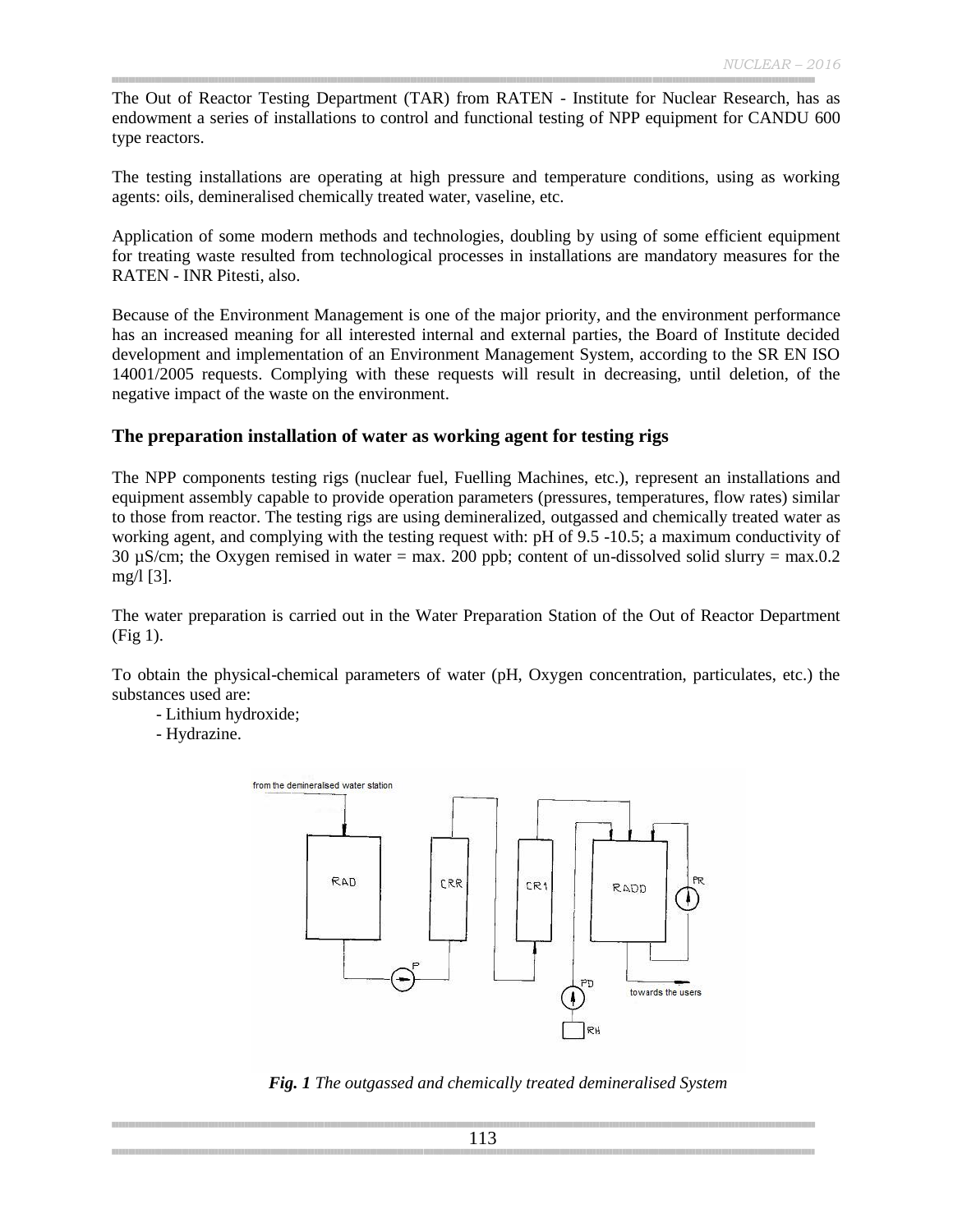| Where:      |                                           |
|-------------|-------------------------------------------|
| <b>RAD</b>  | - Demineralised water tank;               |
| P           | - Pump;                                   |
| <b>CRR</b>  | - Oxidation-reduction column;             |
| <b>CRI</b>  | - Ion- exchange resin column;             |
| <b>RADD</b> | - Demineralised and outgassed water tank; |
| <b>PD</b>   | - Metering pump;                          |
| <b>PR</b>   | - Recirculating pump;                     |
| <b>RH</b>   | - Hydrazine collector.                    |

Before chemical treatment, the water passing through complex ion-exchange filters. Then, complying with the procedure instructions, the water – poisonous substance mixture is carried out to obtain the specified parameters.

The thermo-hydraulic circuits of the Out of Reactor testing stands are closed, with round circulation, carrying-out a continuous transfer between water treatment station and thermo-hydraulic loops during testing, the water coming back through the return pipeline to the RADD [4].

After use, the industrial effluents are resulted. These are collected in the headers placed close by the testing installation. There are taking place the treating process in order to its neutralizations (pH < 8.5, hydrazine = 0). In each stage of the technological process, the water samples are taken off and Analysis Bulletins are issued.

Thus, the water is analysed for the following conditions:

- at the acceptance time;
- after treating in special vessels from outgassed station;
- during testing process, at time period well-established;
- before and after neutralization, in the collecting headers.



*Fig.2. The water treatment station – partial view*

After neutralization, the water is circulated to the INR Water- purification Plant, where the new Analysis Bulletins are issued after water is checked-out. The neutral water is finally discharged into environment, without any detrimental impact on it [2].

# **The component parts of the waste waters collecting and neutralization plant**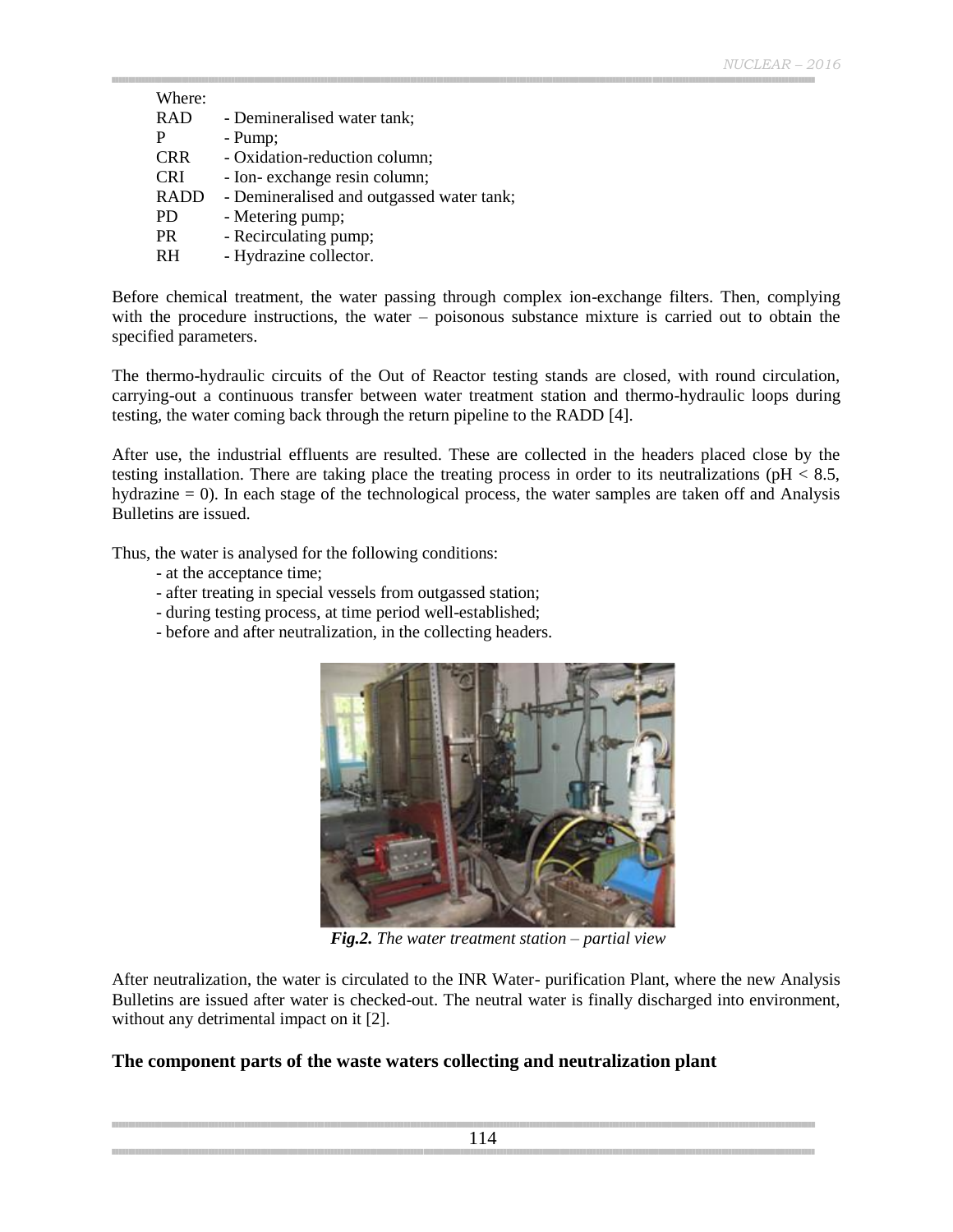The effluents resulted from water supply system of the Out of Reactor Department testing rigs contain Lithium hydride with concentration appropriate to a pH of  $10.3 \pm 0.2$  and Hydrazine.

The Safety Regulations specific for the effluents discharge resulted from technological process impose a series of quality requests for the water following discharging to environment. From this point of view, the residual water from testing rigs exploitation have to comply with a Hydrazine concentration according to Standards and a pH between ranges  $6.5 - 8.5$ . Because of this reason, these waters have to be chemically treated in order to complete Hydrazine deletion and to bring the pH between acceptance limits.

For the residual waters treating resulted in the technological NPP components testing process, have been required fabrication of a taking-over and circulating system to their collecting into drainage basin.

The components of the collecting and neutralization plant have been placed close by the testing rigs.

Have carried out:

- Two collecting and treating drainage basins for residual water;
- Separation of the meteoric water and industrial lines;
- Lines and component parts for effluents.



*Fig.2. The air discharge and effluents discharge/collecting pipes from testing rigs – partial view*

Have also provided the required equipment for barbotage, to decant and circulate the water to the INR Water-purification Plant [2].

#### **The water treating method having hydrazine content**

The chosen method is consisting in Hydrazine oxidation using an iodine solution into a slightly alkaline or neutral agent, at the room temperature. In this condition, are taking place the following chemical reactions:

 $2I_2 + N_2H_4 \rightarrow 4HI + N_2$ 

 $HI + LiOH \rightarrow LiI + H<sub>2</sub>O$ 

The materials required for neutralization process are:

- The iodine solution of  $0.5$  N;
- Reacting substances and laboratory equipment for Hydrazine proportioning and the pH measuring.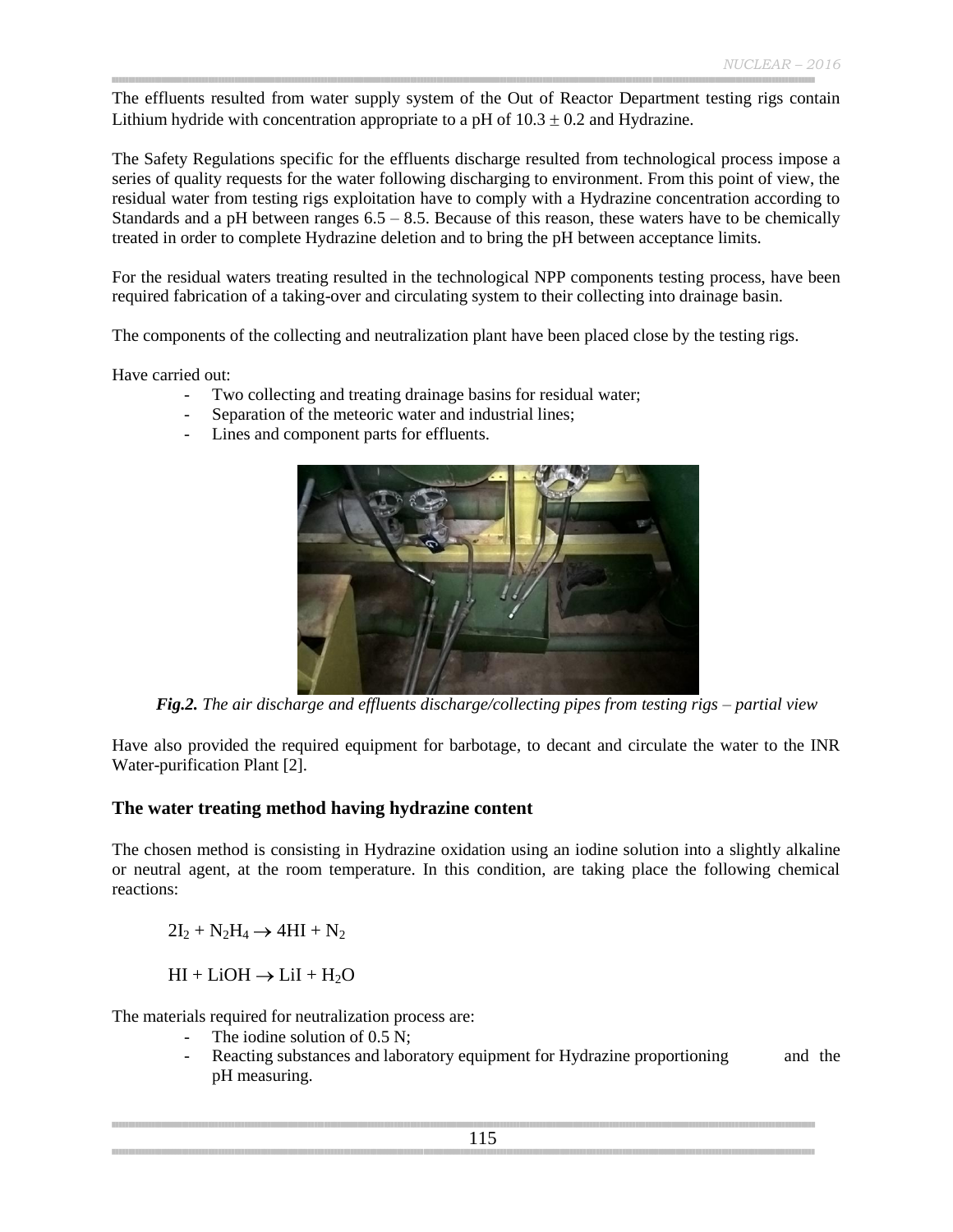The plant is operating as follows:

- The water is removed from installation into the treating tank, by gravity circulation through the pipelines;
- After about 15 minutes of bubbling the sample (1 l) is taken off to determine the Hydrazine content and the pH.
- After analysing the sample in the laboratory, is determined the iodine solution volume required to destruction the Hydrazine, taking into account the water volume being treated.
- Is bubbling with compressed air, adding, under stirring, the specified iodine solution volume.
- The stirring is going on during 30 minutes.
- The stirring stops, is taking off the sample for pH determination.
- In case of the solution pH decreased to the values less than 6, is adding under stirring, Sodium hydrate solution 1M, bringing the pH into range of  $7.5 - 8.5$ .
- The stirring stops and is taken off sample for Hydrazine content determination.
- In case of the complete Hydrazine destruction did not took place, the above operations are iterating, adding an iodine solution volume established until getting the desired pH [5].

### **The water volumes balance-sheet from technological processes of NPP components testing**

The amount of demineralized and chemically treated water volume supplied in the thermo-hydraulic circuits before starting a technological process, have to be equal to total of volumes collecting as effluents in the tanks, after testing process.

At the preparation stages of the testing installation and during tests, are necessary the water controlled discharges, for air discharge thermo hydraulic pipelines.

At the same time appear the losses due to leakiness, also. These are not significant quantitative. The building floor where the testing equipment are installed is all concrete and shows geometries (slopes, angles of surfaces) allowing the entire their collection.

In this case, the relation between the water volumes is as follows:

(1)  $\Sigma$   $v_i = \Sigma v_c$ where:  $\Sigma v_i =$  total of the inlet water volumes;  $\Sigma$  v<sub>c</sub> = total of the water volumes from collecting tanks after testing process.

 $\Sigma$   $V_c$  =  $V_p + V_{leak}$ where:  $V_P$  = the water volume used in the technological process;  $V_{\text{leak}}$  = the water volume resulted after air discharge pipelines plus the loss volume due to leakiness.

After measurements, if the relation (1) is complying with there, is not uncontrolled loss of the residual water.

# **Conclusions**

- The discharging, admission and transfer pipelines, of the residual waters as well as the collecting tank of them provide the tightness required through entire thermo hydraulic circuit lay-out, thus deleting the water loss;
- The new collecting system of the waste waters existing in the Out of Reactor Department provided and still does the entire collection of them.